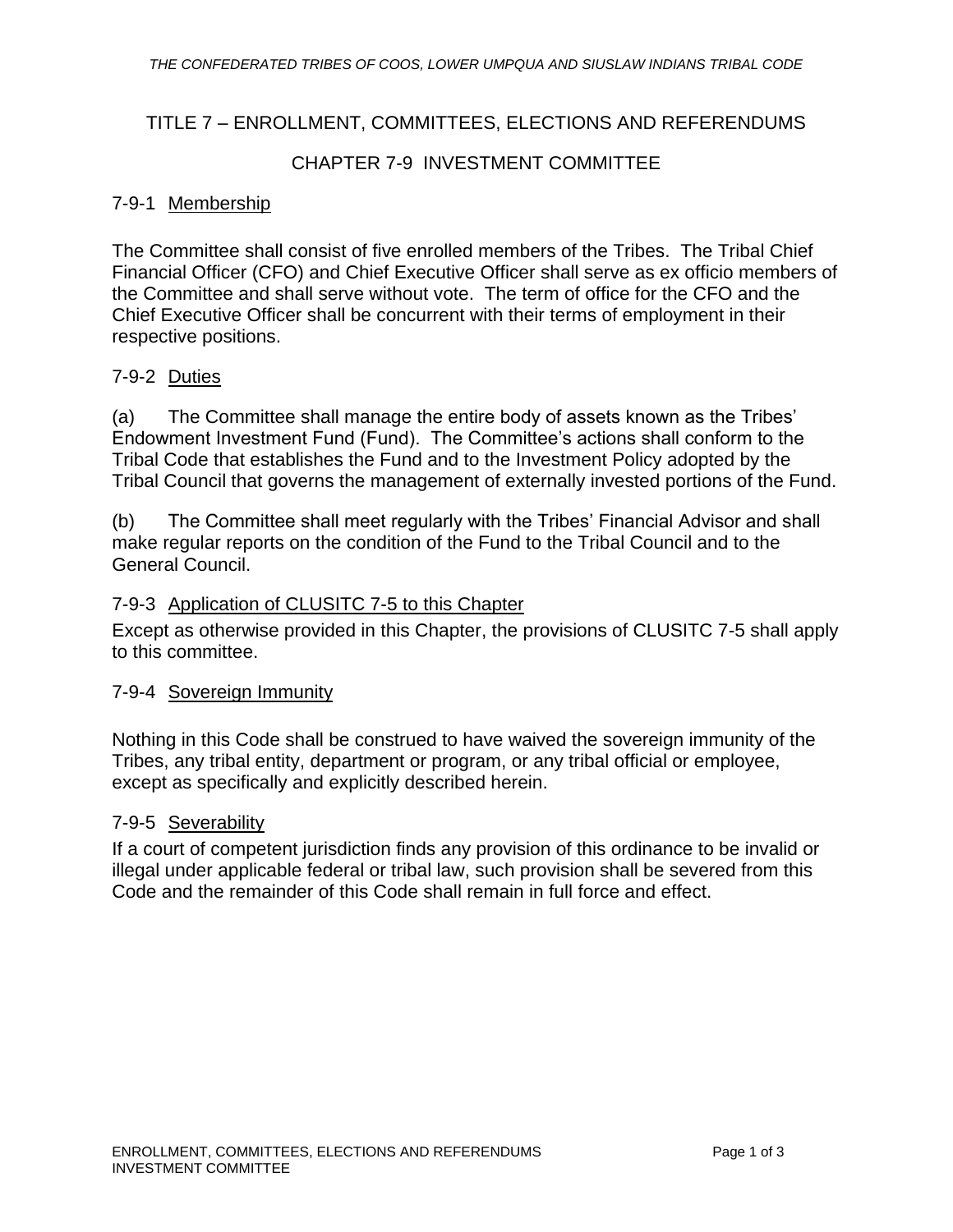# APPENDIX A

# LEGISLATIVE HISTORY AND EDITORIAL CHANGES